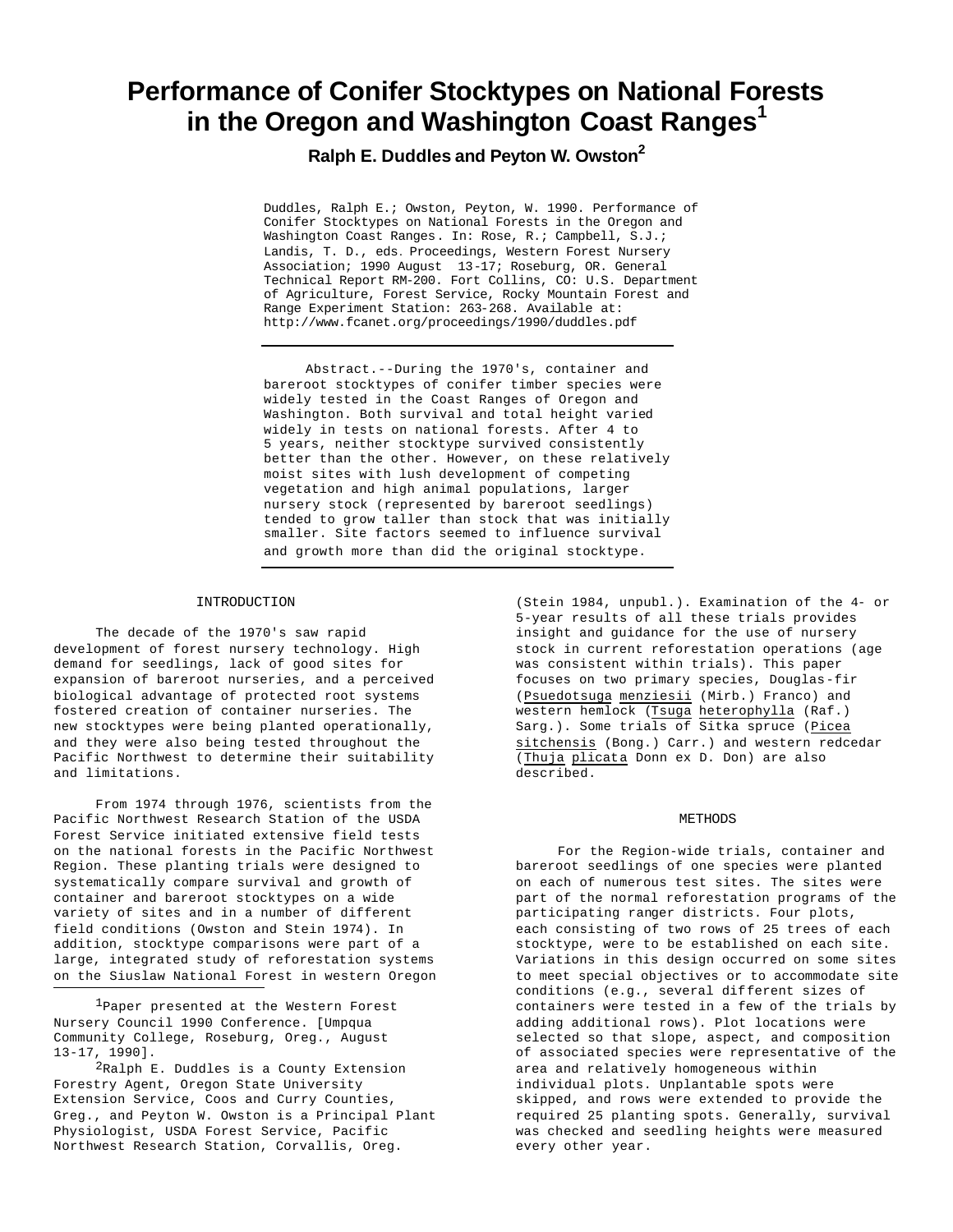Several steps were taken to ensure unbiased comparisons:

- 1. Within each trial, the container and bareroot seedlings were from the same seed source.
- 2. Both stocktypes were planted concurrently to eliminate weather as a variable.
- 3. Trees within a plot were planted by the same person, or planters were rotated between stocktypes to minimize planting quality as a bias.
- 4. Animal protection measures or other treatments were applied the same to each stocktype in a trial.

Similar methods were used for the integrated study on the Siuslaw National Forest, except that site preparation treatments and more stocktypes were included in large installations on six clearcuts (Stein 1984). Douglas-fir and western hemlock were both planted.

Each of the sites in the Region-wide study was considered separately for statistical analyses (analysis of variance). The results are indicated for example sites to be described in detail. The six sites in the Siuslaw study were designed and analyzed as one experiment (Stein 1984); these results will be detailed in a later research paper.

We provide an overview of coastal results by presenting the number the individual coastal study trials in which one stocktype did better, worse, or about the same as the other. For survival, one comparison considers performance to be the same if the mean survivals of both stocktypes are within 10 percent of each other. A second comparison considers performance to be the same if the means do not differ by more than 20 percent. These are arbitrary thresholds used to indicate a general levels of comparability that the authors feel are useful to reforestation specialists.

Similar comparisons were made for total height using arbitrary threshold values of 10 and 20-percent differences between mean heights to categorize stocktypes as being the same or different from each other.

## NURSERY STOCK

The majority of tests were performed using seedlings grown in relatively small containers, 2.4 to 4 cubic inches in volume, and average 2+0 bareroot seedlings (tables 1 and 2). Most of the container stock was grown at the Beaver Creek Seed Orchard of the Siuslaw National Forest, near Corvallis, Oregon. The containers used were either styrofoam blocks with cavities or individual plastic cells (RLP's). All of the container stock was planted as plug seedlings; i.e., removed from the containers before planting. The bareroot stock was produced mostly at the Humboldt Nursery in northern

California or the Wind River Nursery in southwestern Washington.

Stein's (1984) study on the Siuslaw National Forest included several different classes of bareroot Douglas-fir stock, but only the medium-size class was considered in this paper. Only one size-class of western hemlock was used. Half of Stein's seedlings were protected from animal damage and half were not. We used the data from unprotected stock, because stock in the Region-wide study were also unprotected.

Of 28 trials included in our data, 13 were with Douglas-fir, 10 with western hemlock, 3 with Sitka spruce, and 2 with western redcedar.

Table l.--Characteristics of planting stock for example trials of Douglas-fir.

|                                                                                                                                                        | Trial no.                                                                       |                                                              |                                                              |                                                           |
|--------------------------------------------------------------------------------------------------------------------------------------------------------|---------------------------------------------------------------------------------|--------------------------------------------------------------|--------------------------------------------------------------|-----------------------------------------------------------|
| Description                                                                                                                                            | 1                                                                               | 2                                                            | 3                                                            | 4                                                         |
| When Planted<br>Bareroot type<br>Ave. $ht.$ (cm)<br>Ave. $cal$ . $(mm)$<br>Container type<br>Root Vol. (cc)<br>Ave. $ht.$ (cm)<br>$Ave. cal.$ ( $mm$ ) | 12/73<br>$2+0$<br>Unk.<br>Unk.<br>Styro-2<br>40<br>$20^{1}$<br>2.5 <sup>1</sup> | 3/76<br>$2+0$<br>30<br>Unk.<br><b>RLP</b><br>65<br>19<br>Unk | 11/77<br>$2+0$<br>38<br>5.2<br><b>RLP</b><br>65<br>11<br>2.1 | 7/75<br>$2+0$<br>35<br>3.4<br>Styro-2<br>40<br>2.1<br>2.5 |

<sup>1</sup>Estimated from species averages for seedlings produced at the same nursery during the same time period.

Table 2.--Characteristics of planting stock for example trials of western hemlock (WH), Sitka spruce (SS), and western redcedar (WRC) on the Siuslaw National Forest.

|                                                                                                                                                   | Trial no.                                                      |                                                                      |                                                                          |                                                                                 |
|---------------------------------------------------------------------------------------------------------------------------------------------------|----------------------------------------------------------------|----------------------------------------------------------------------|--------------------------------------------------------------------------|---------------------------------------------------------------------------------|
| Description                                                                                                                                       | 5                                                              | 6                                                                    | 7                                                                        | 8                                                                               |
| Species<br>When Planted<br>Bareroot type<br>Ave. ht. (cm)<br>Ave. cal. (mm)<br>Container type<br>Root Vol.(cc)<br>Ave. ht. (cm)<br>Ave. cal. (mm) | WH<br>2/75<br>$2+0$<br>26<br>3.4<br>Styro-2<br>40<br>15<br>2.0 | WH<br>4/74<br>Wildling<br>Unk.<br>Unk.<br>Styro-2<br>40<br>14<br>2.0 | SS<br>1/74<br>$2+0$<br>$20^{\circ}$<br>2.8<br>Styro-2<br>40<br>27<br>2.2 | WRC.<br>7/75<br>$2+0$<br>Unk.<br>Unk.<br>Styro-2<br>40<br>$20^{1}$<br>$2.2^{1}$ |

1Estimated from species averages for seedlings produced at the same nursery during the same time period.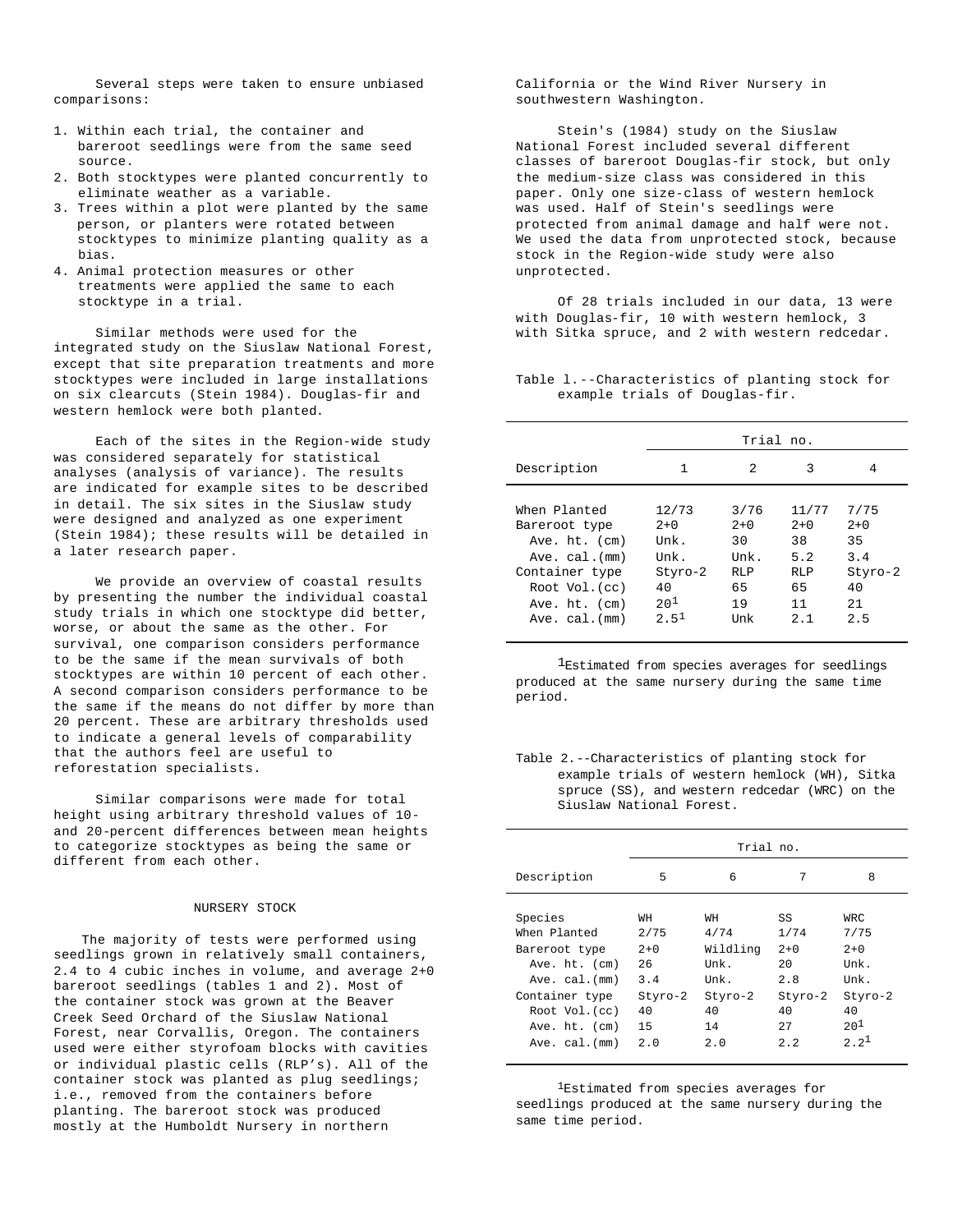## STUDY SITES

Details are given for four trials of Douglas-fir on the Olympic, Siuslaw, and Siskiyou National Forests (table 3) and trials of western hemlock, Sitka spruce, and western redcedar on the Siuslaw (table 14) to illustrate examples of variations encountered. Elevations of the sites ranged from 800 to 2,700 feet above sea level. Soil conditions varied from those typical of the Coast Ranges to shallow, rocky sites perceived or experienced to be difficult to reforest. All of them were on clearcuts and most of them had been burned for site preparation; but re-encroaching vegetative competition was variable.

Sites in the other 20 trials covered a similar range of conditions.

# RESULTS

## Example Sites

One readily apparent result is that differences in average survival were much greater between sites than between stocktypes within sites, Assuming little change in survival between 4th and 5th years, differences between sites ranged from 2 to 52 percent, whereas those between stocktypes within sites ranged from 0 to 12 percent (figs. 1 and 2).

Considering only the 5-year-old trials, the range of height differences between sites was 9 to 161 centimeters, whereas differences between stocktypes within sites ranged from 5 to 19 centimeters (figs. 3 and 14).

|                                                                                             | Trial no.                                              |                                                        |                                                   |                                                     |
|---------------------------------------------------------------------------------------------|--------------------------------------------------------|--------------------------------------------------------|---------------------------------------------------|-----------------------------------------------------|
| Description                                                                                 | 1                                                      | 2                                                      | 3                                                 | 4                                                   |
| National Forest<br>Ranger District                                                          | Siuslaw<br>Mapleton                                    | Siskiyou<br>Gold Beach                                 | Siskiyou<br>Gold Beach                            | Olympic<br>Soleduck                                 |
| $Elevantion$ (ft.)<br>Aspect<br>Site Index<br>Soil Depth &<br>Character<br>Site Preparation | 1,000<br>South<br>TV.<br>Shallow<br>Gravelly<br>Burned | 2,700<br>Southeast<br>III<br>Medium<br>Rocky<br>Burned | 1,500<br>West.<br>TT.<br>Medium<br>Loam<br>Burned | 1,400<br>North<br>TTT<br>Shallow<br>Rocky<br>Burned |
| Cover at Planting                                                                           | Open                                                   | Brush<br>(tanoak)                                      | Open                                              | Hvy. herbs<br>& slash                               |

Table 3. --A summary of site conditions for example trials of Douglas-fir planted in the mid-1970's.

Table 4. --A summary of site conditions for example trials of western hemlock (WI-I), Sitka spruce (SS), and western redcedar (WRC) planted in the mid-1970's on the Siuslaw National Forest.

|                                                                                                                                                    | Trial no.                                                                                  |                                                                                     |                                                                         |                                                                                                 |
|----------------------------------------------------------------------------------------------------------------------------------------------------|--------------------------------------------------------------------------------------------|-------------------------------------------------------------------------------------|-------------------------------------------------------------------------|-------------------------------------------------------------------------------------------------|
| Description                                                                                                                                        | 5                                                                                          | 6                                                                                   | 7                                                                       | 8                                                                                               |
| Ranger District<br>Species<br>$Elevantion$ ( $ft.$ )<br>Aspect<br>Site index<br>Soil depth &<br>character<br>Site preparation<br>Cover at planting | Alsea<br>WН<br>1,200<br>North<br>II<br>Medium<br>Well-drained<br>IInhurned<br>Medium brush | Hebo<br>WН<br>800<br>South<br>ΙI<br>Medium<br>Well-drained<br>Burned<br>Light brush | Waldport<br>SS<br>750<br>East<br>ΙI<br>Medium<br>Loam<br>Burned<br>Open | Mapleton<br>WRC.<br>900<br>W to N<br>III<br>Shallow<br>Rocky<br>Burned<br>Hvy. herbs<br>& slash |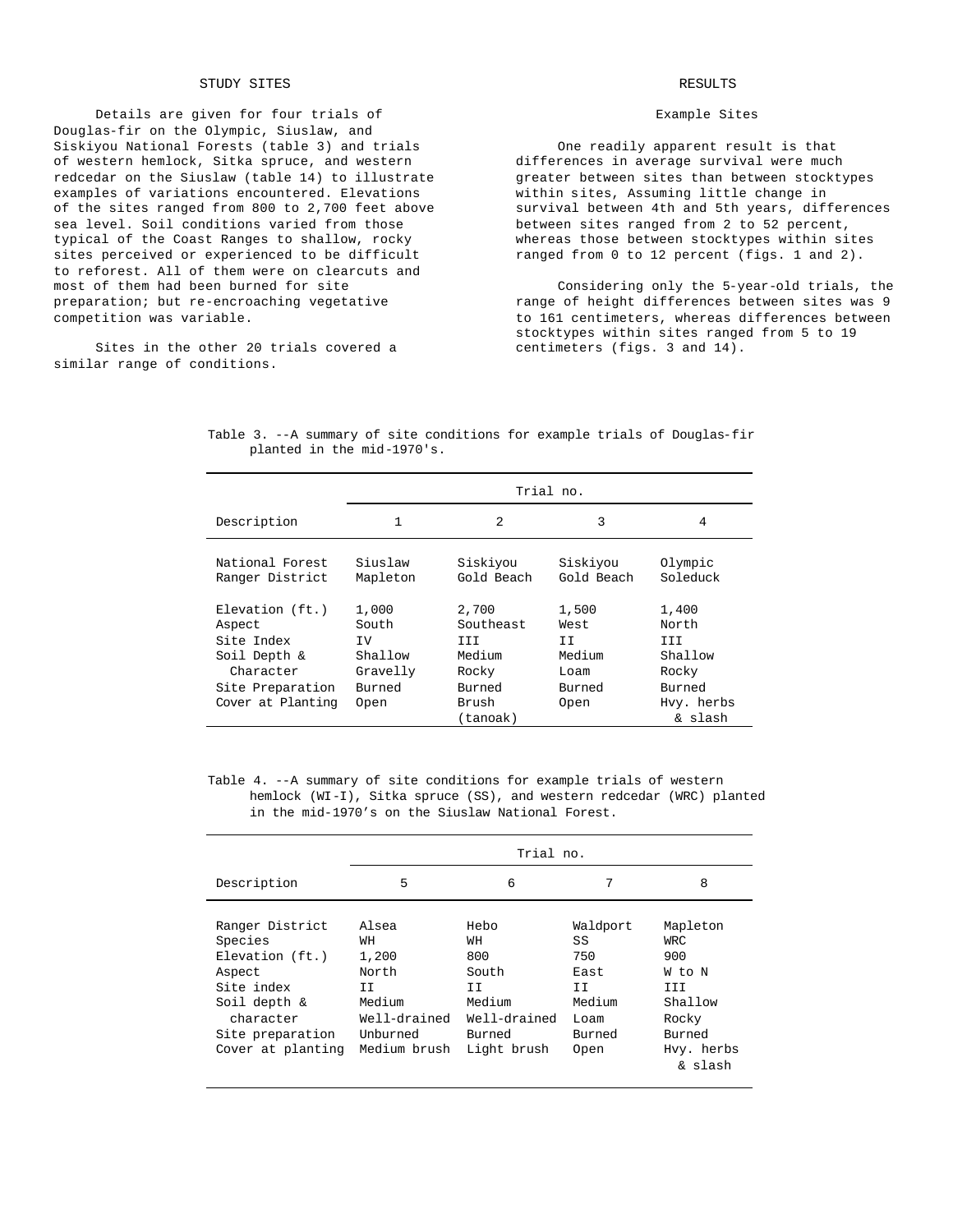

Figure l.--Average survival 4 (trials no. 1 and 4) or 5 years after planting of Douglas-fir stocktypes in example trials on coastal sites in Oregon and Washington. Vertical bars represent 1 standard error. None of stocktype differences are significant at the 95% level.



Container **2008** Bareroot

Figure 2.--Average survival 4 (trial no. 5) or 5 years after planting of western hemlock, Sitka spruce, and western redcedar stocktypes in example trials. Vertical bars represent 1 standard error. None of the stocktype differences are significant at the 95% level.

In two other tests where containers both 2.4 and 4.0 cubic inches in volume were used, survival differences were only 3 to 4 percent and inconsistent; height differences in the seedlings after 4 or 5 years were only 6 to 7 percent of average total height, but the larger containers yielded the tallest average seedling height in both cases. In another trial of Sitka spruce, where containers with volumes of 2.4 and 8.0 cubic inches were used, survival after 5 years was 90 percent and 100 percent, respectively; average total height was 197 and 265 centimeters, respectively.

#### Overall Comparisons

A total of 28 stocktype study sites were installed by the PNW Research Station on coastal



Figure 3.--Average total height 4 (trials no. 1 and 4) or 5 years after planting of Douglas-fir stocktypes in example trials. Vertical bars represent 1 standard error. Stocktype differences in trials no. 1 and 3 are significant at the 95% level.



Figure 4.--Average total height 4 (trial no. 5) or 5 years after planting of western hemlock, Sitka spruce, and western redcedar stocktypes in example trials. Vertical bars represent 1 standard error. Stocktype differences in trials no. 5 and 7 are significant at the 95% level.

sites in Oregon and Washington (counting Stein's sites twice--once for each of the two species). Figures 5 and 6 display the numbers of these sites in which one stocktype or the other does better, worse, or about the same as the other.

The most striking observations from these comparisons are:

- 1. Stocktype very seldom made a large difference in survival (i.e., 20% or more).
- 2. Even small differences in survival between stocktypes (10% to 19%) occurred in only about half of the tests, and one type was better about the same number of times as the other.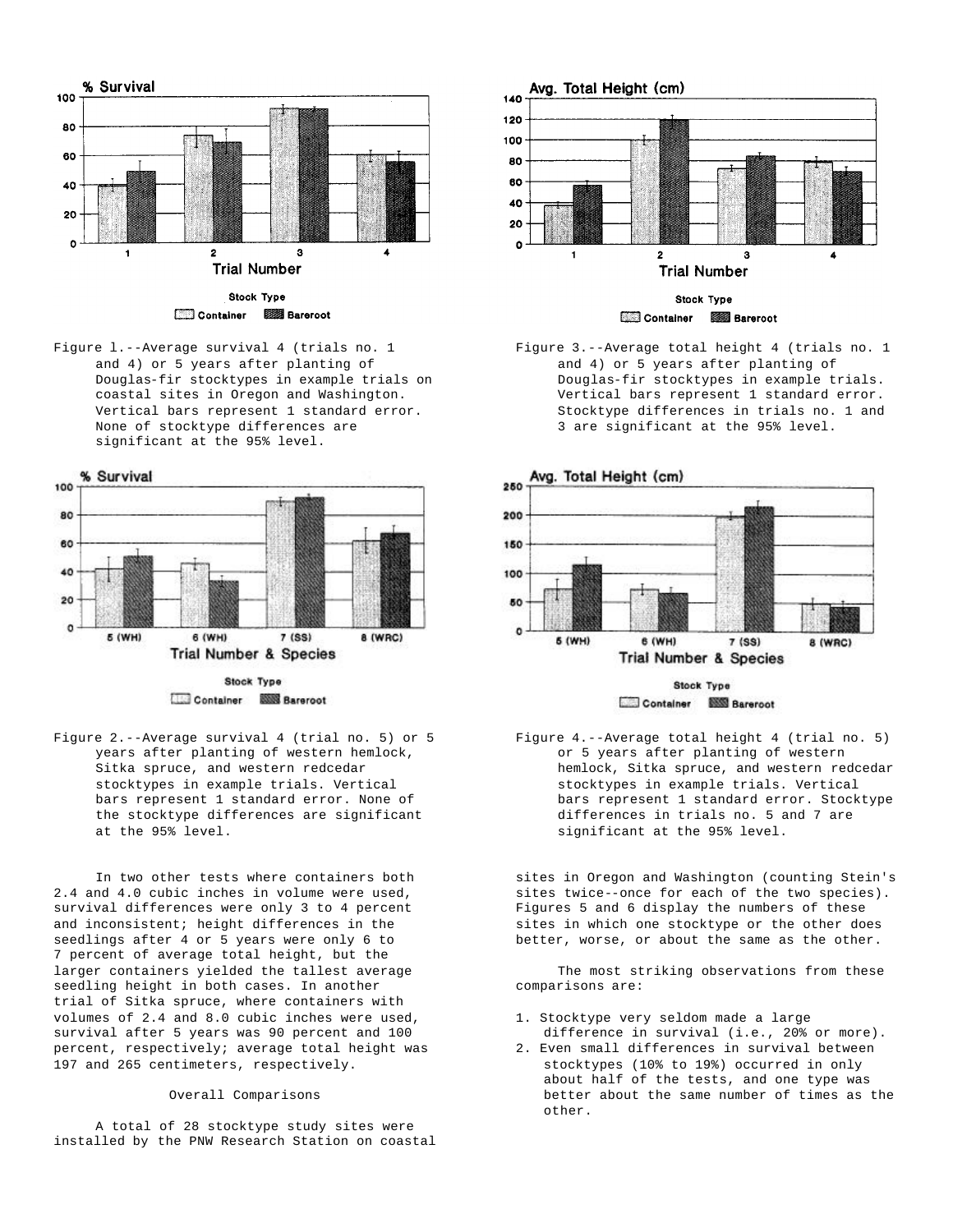

- Figure 5.--Number of individual trials in which one stocktype had better, the same, or worse average survival than another.
- 3. In terms of total height after 4 to 5 years, bareroot seedlings showed an advantage at both the 10- and 20-percent thresholds.

## DISCUSSION

In terms of survival, bareroot and container stocktypes have performed fairly similarly on coastal sites. Individual cases when one stocktype has done much better than another can sometimes be traced to a specific case of poor or mishandled stock, and we suspect that has been the case in other, untraceable situations.

Some readers might be surprised at the relatively low survival of both stocktypes in some of the examples. We ascribe this to two causes: (1) sites selected for container vs. bareroot tests were often the very toughest on the national forests, because the silviculturists selecting the sites were looking for answers to difficult problems; and (2) seedlings were not protected from animal damage in most of the tests. In situations where half of the seedlings of each type were protected and half unprotected, the protection treatment (tubing with rigid plastic mesh) significantly improved survival of both stocktypes (Stein 1984, unpubl.).

In terms of growth on coastal sites, initial seedling size seemed more important than if it was raised in a container or in a bareroot seedbed. The few tests of different container sizes in the Region-wide study and Stein's data for different size classes of bareroot stock (Stein, 1984 unpubl.) indicated that larger seedlings grew better than smaller ones. The relatively mesic environment makes top/root ratio less critical than in dry areas. Also, large seedlings have an advantage in withstanding animal damage and being able to stay ahead of the regrowth of competing vegetation.



Figure 6. --Number of individual trials in which one stocktype was taller, the same, or shorter in average total height than another.

It is our opinion that factors of seedling physiological condition, size at time of planting, and environmental conditions on the planting site override differences in performance potential between stocktypes. This is based on personal experience, studying available data, and examining the literature (Owston, this volume). Empirical trials of stocktypes are probably only useful for very specific areas and situations where particular types are related directly and consistently to distinct sizes and conditions of seedlings.

It was the hope of many early proponents of container seedlings, including the authors, that the protected, relatively undamaged root systems and opportunity to fine-tune their condition in greenhouses would provide a biological advantage that would more than offset their generally smaller initial size. This has not been the experience on the coastal national forests in the Pacific Northwest. Also, a stocktype trial in the Oregon Coast Range by one Oregon paper company resulted in larger bareroot stock both surviving and growing better than smaller bareroot or container stock (Iverson and Newton 1980).

Other ownerships have had different results--probably because of size and condition factors, as already mentioned. For example, Georgia-Pacific Corporation had consistently better survival with container seedlings than with bareroot stock in plantings along the Pacific Northwest coast in the 1970's (Hahn and Hutchison 1978).